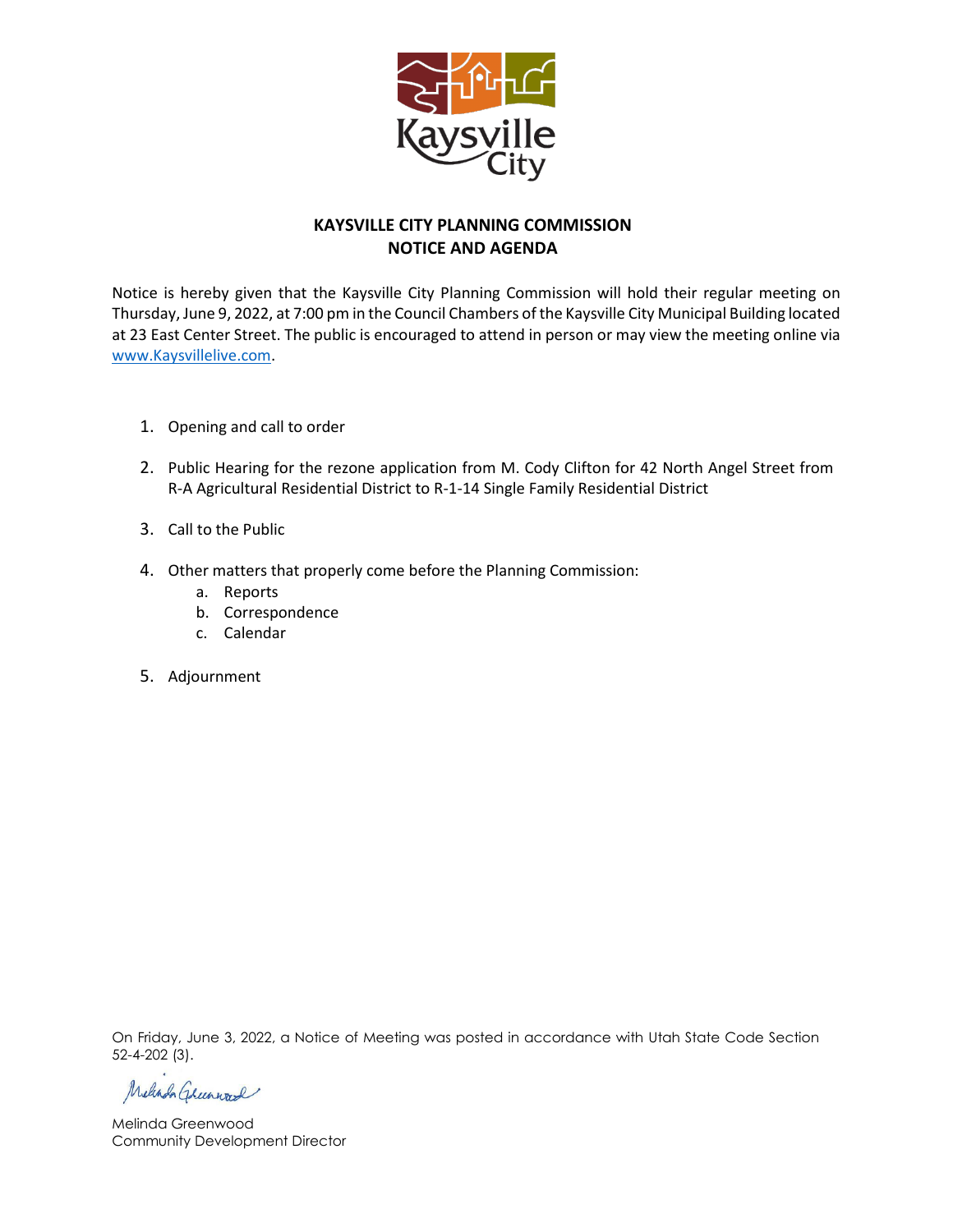

# **PLANNING COMMISSION STAFF REPORT**

**To:** Kaysville City Planning Commission **From:** Melinda Greenwood, Community Development Director **Date:** June 2, 2022

**Agenda Item #2:** Public Hearing for the rezone application from M. Cody Clifton for 42 North Angel Street from R-A Agricultural Residential District to R-1-14 Single Family Residential District

| <b>Meeting Date</b>               | June 9, 2022                                                            |  |
|-----------------------------------|-------------------------------------------------------------------------|--|
| <b>Application Type</b>           | Rezone                                                                  |  |
| Applicant   Owner                 | M. Cody Clifton                                                         |  |
| <b>Address   Parcel ID Number</b> | 42 North Angel Street   11-813-0001                                     |  |
| <b>Lot Size</b>                   | .554 acre   24,132 ft <sup>2</sup>                                      |  |
| <b>Current Use</b>                | One single family dwelling                                              |  |
| <b>Current Zoning</b>             | R-A Agricultural Residential District (minimum 21,780 ft <sup>2</sup> ) |  |
| <b>Density Entitlement</b>        | 1 single family detached dwelling                                       |  |
| <b>Requested Zoning</b>           | R-1-14 Single Family Residential District                               |  |
| <b>Density Entitlement</b>        | 1 single family residential dwelling (minimum 14,000 ft <sup>2</sup> )  |  |

## **1. BACKGROUND**

M. Cody Clifton submitted an application for a zone change for 42 North Angel Street from [R-A Agricultural Residential District](https://kaysville.municipalcodeonline.com/book?type=code#name=Chapter_10_R-A_Agricultural_Residential_District) to [R-1-14 Single Family Residential District.](https://kaysville.municipalcodeonline.com/book?type=code#name=Chapter_12_R-1_Single_Family_Residential_District) In 2017, the Clifton Subdivision created three lots single family lots in the R-A zone. The lots are addressed as 42, 46 and 50 North Angel Street and both 46 North and 50 North are flag lots.



The subject property is a .554 acre (24,132 ft<sup>2</sup>) parcel on Angel Street which is currently used as a single family residence. The rezone would not change the allowed density on the property, which is one single family dwelling unit. The Clifton's anticipate doing a lot line adjustment to reduce the current lot size of .554 acres (24,132 ft²) to .39 acres (16,988 ft²), creating a smaller and more affordable lot for their son. Their desired lot line adjustment cannot be done without the zone change.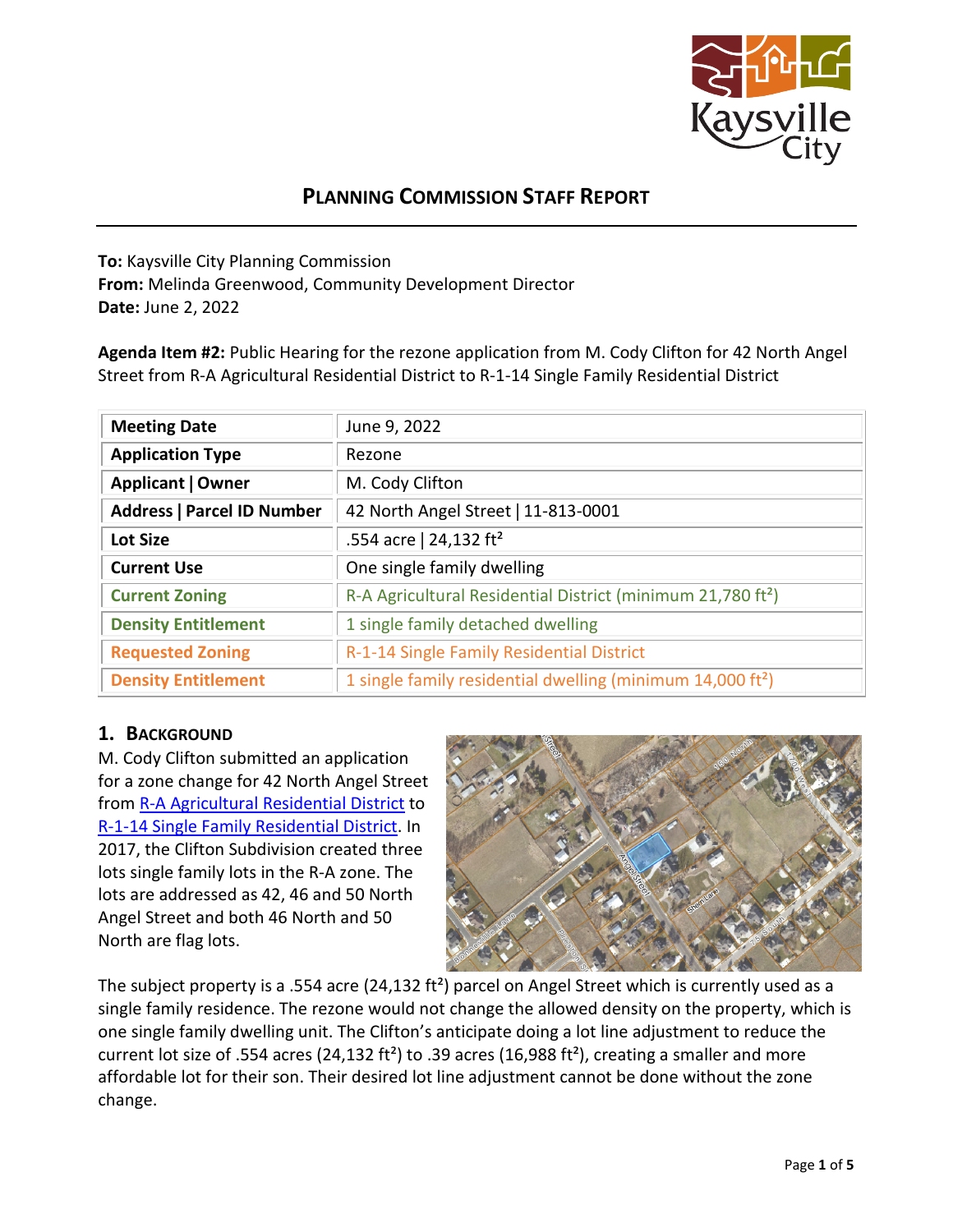## **2. SURROUNDING LAND USE AND ZONING**

The parcel is located on the east side of Angel Street at 42 North. The character of the surrounding zoning in the area includes:

- **Adjacent**  Directly adjacent to the subject property is R-A and A-1.
- **North** The subject property is bordered by A-1 zoning and R-A further north.
- **South** Zoning districts to the south include A-1, R-1-14 and R-1-20.
- **East** To the east is R-A and R-1-8.
- **West** Across Angel Street to the west is R-1-20, A-1 and R-A zoning.



## **3. GENERAL PLAN**

The 2019 Kaysville City General Plan contains the following goals and policies (emphasis added). These excerpts are relevant to the R-1-14 rezone application and should be considered as findings when the Commission makes their recommendation to the City Council.

#### *I. Identity and Character*

*A. Kaysville should be primarily a residential community with a vision to promote business, industry and public use.*

The R-1-14 zone is a residential zone, therefore the rezone request falls in line with this goal and policy.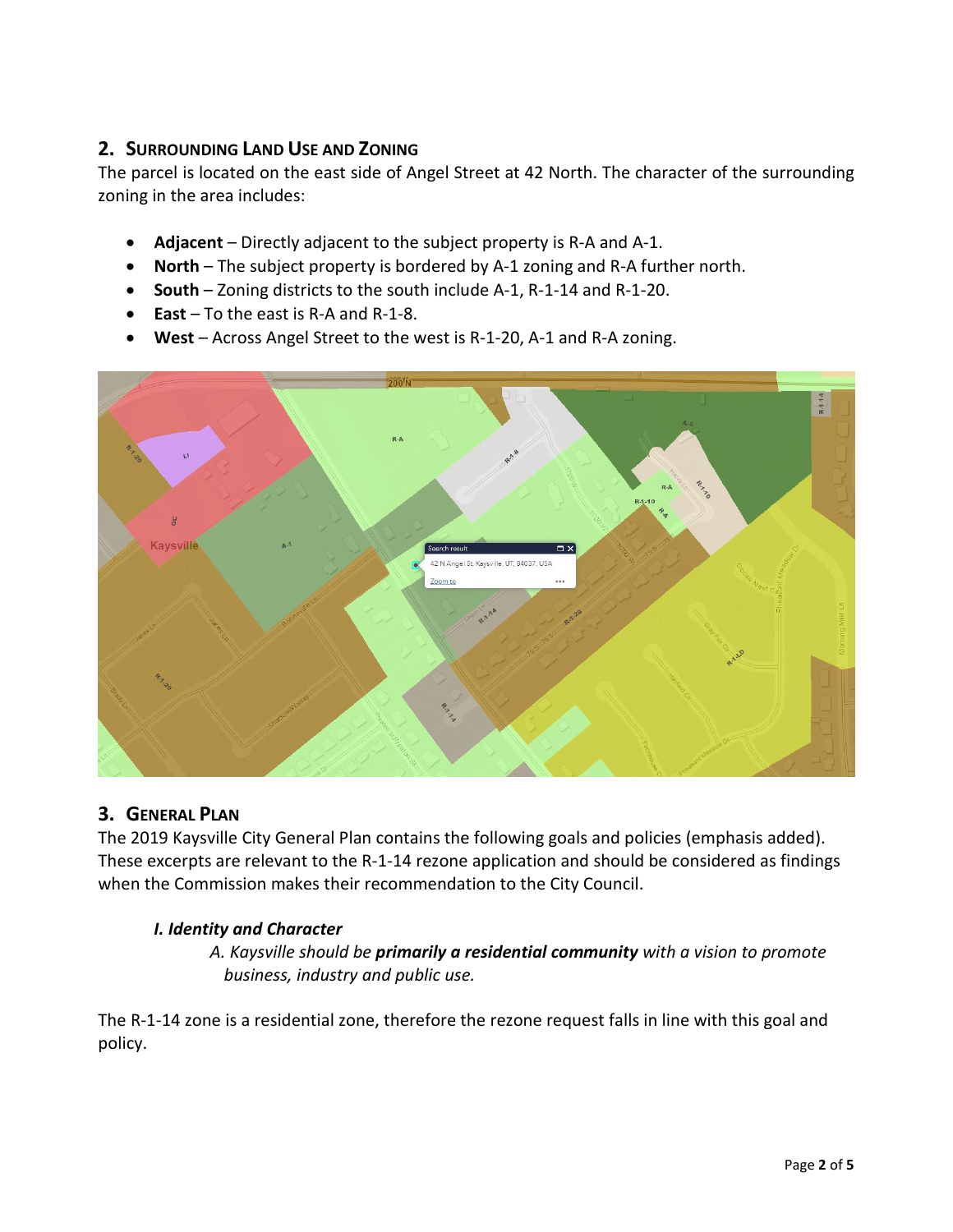#### *III. Growth and Development*

#### *A.2. Reserve land and promote development that is high quality, diversified and adaptable to changing conditions.*

The R-1-14 zone allows for single family lots of a smaller size ( $\geq$ 14,000 ft<sup>2</sup>) than R-A, which requires at least 21,780 ft<sup>2</sup>. The rezone would allow for diversification of lot sizes.

#### *I. Housing*

*A. Housing should be located throughout the City and restricted only where it is incompatible with other necessary uses.*

*2. West of I-15, allow for similar housing densities in existing neighborhoods while considering medium density housing along the major streets and higher density housing near transit stops and arterial streets (200 North, Interstate 15, and the West Davis Corridor).*

The subject property is located west of I-15 on Angel Street which is considered a collector street per [KCC 8-3-2.](https://kaysville.municipalcodeonline.com/book?type=code#name=Chapter_3_Major_Street_Plan) Given its location along Angel Street and the varied single family zoning districts in its vicinity, it is appropriate to consider applying the R-1-14 zone.

> *B. The majority of the housing should be single unit attached or detached. The City will seek to provide a variety of housing choices throughout the community including a means for allowing homes of a variety of sizes. Multiple unit housing should consist mostly of duplexes (two unit structures) and some three to six unit structures dispersed throughout the City.*

The housing in the area is currently developed as low density single family lots, including R-1-8, approximately 250' to the east, which allows lots as small as 8,000 ft². Approximately 300' to the south, R-1-14 zoning is in place. The change to the R-1-14 zone would not be out of character in this area.

#### *Plan For Additional Moderate Income Housing*

*Approximately fifteen percent (15%) of the additional housing should be moderate income housing. Kaysville will continue to use the following means and techniques to provide a realistic opportunity for development of a variety of housing, including moderate income housing:* 

*1. Zoning properties townsite (R-T), single family (R-1), diverse (R-D), two-family (R-2), one to four family (R-4), and multiple family (R-M) residential and central commercial (CC) which allows housing.* 

*9. Rezone for densities necessary to assure the production of moderate income housing.*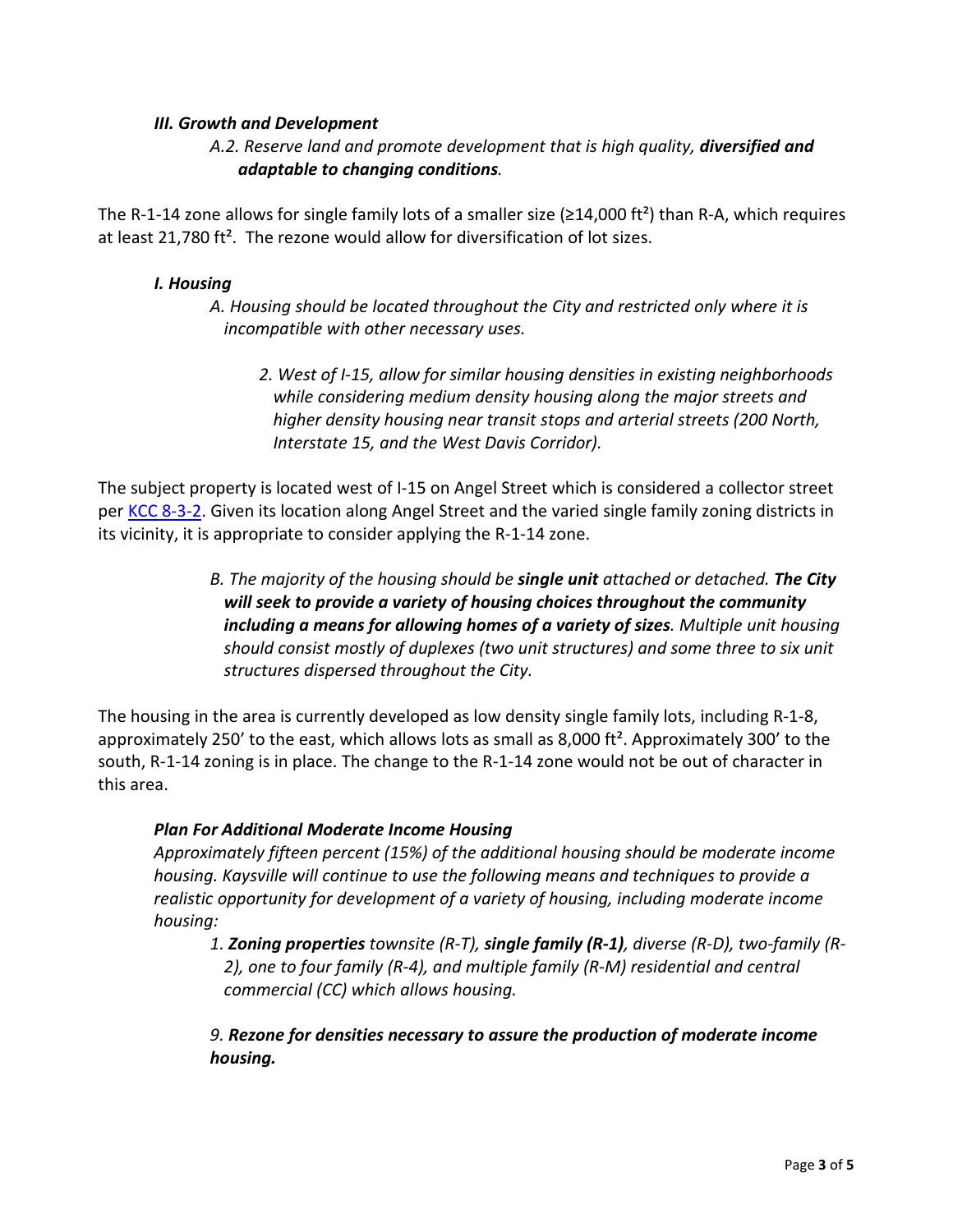The R-1-14 zone reduces the minimum lot size to 14,000 ft<sup>2</sup> and would allow the Clifton's to sell a smaller size and less costly property to their son.

The 2019 General Plan provides goals and policies which support the rezone request.

## **4. ZONING**

### **A. R-1 Single Family Residential District**

The stated purpose of the R-1 zone is:

*To provide for areas in appropriate locations where quiet, low-density residential neighborhoods may be established, maintained, and protected. The regulations of this district are designed to promote and encourage a suitable environment for families, most of whom will have children. To this end, the regulations permit the establishment of singlefamily dwellings and also permit, with proper controls, those public and quasi-public activities such as schools, libraries, churches, parks and playgrounds, which serve the needs of families. The regulations are intended to prohibit the establishment or operation of any activity which would be adverse to such a residential environment.*

Based on information in this report, public comment, and discussion at the Planning Commission meeting, the Commission should determine whether or not the application of the R-1-14 zone in this location would meet the stated purpose of the R-1 zone.

#### **B. Density**

The subject property is 24,132 ft<sup>2</sup>, which currently allows for one single family dwelling. The rezone would require a minimum lot size of  $14,000$  ft<sup>2</sup>, which would still only allow for one single family dwelling on the property. However, with the rezone applied, that lot size could be reduced through a lot line adjustment by as much as  $10,132$  ft<sup>2</sup> and remain in conformance with minimum lot size required by zoning code.

#### **C. Regulations**

Differences between lot size requirements and other regulations between the A-1 (current) and R-1-14 (proposed) zones are identified in the chart below.

| <b>Regulation</b>                | $R-A$         | $R - 1 - 14$  |
|----------------------------------|---------------|---------------|
| <b>Minimum Lot Size</b>          | 21,780 $ft^2$ | 14,000 $ft^2$ |
| Density (based on lot size)      |               |               |
| <b>Minimum Lot Width</b>         | 100'          | 90'           |
| <b>Building Height Allowance</b> | 30'           | 30'           |
| <b>Front Setback</b>             | 30'           | 30'           |
| <b>Side Setback</b>              | 8'            | 8'            |
| <b>Rear Setback</b>              | 30'           | 15'           |

## **5. PUBLIC NOTICING AND PUBLIC COMMENT**

A total of 31 public notices were mailed to property owners within 500' of the subject property.